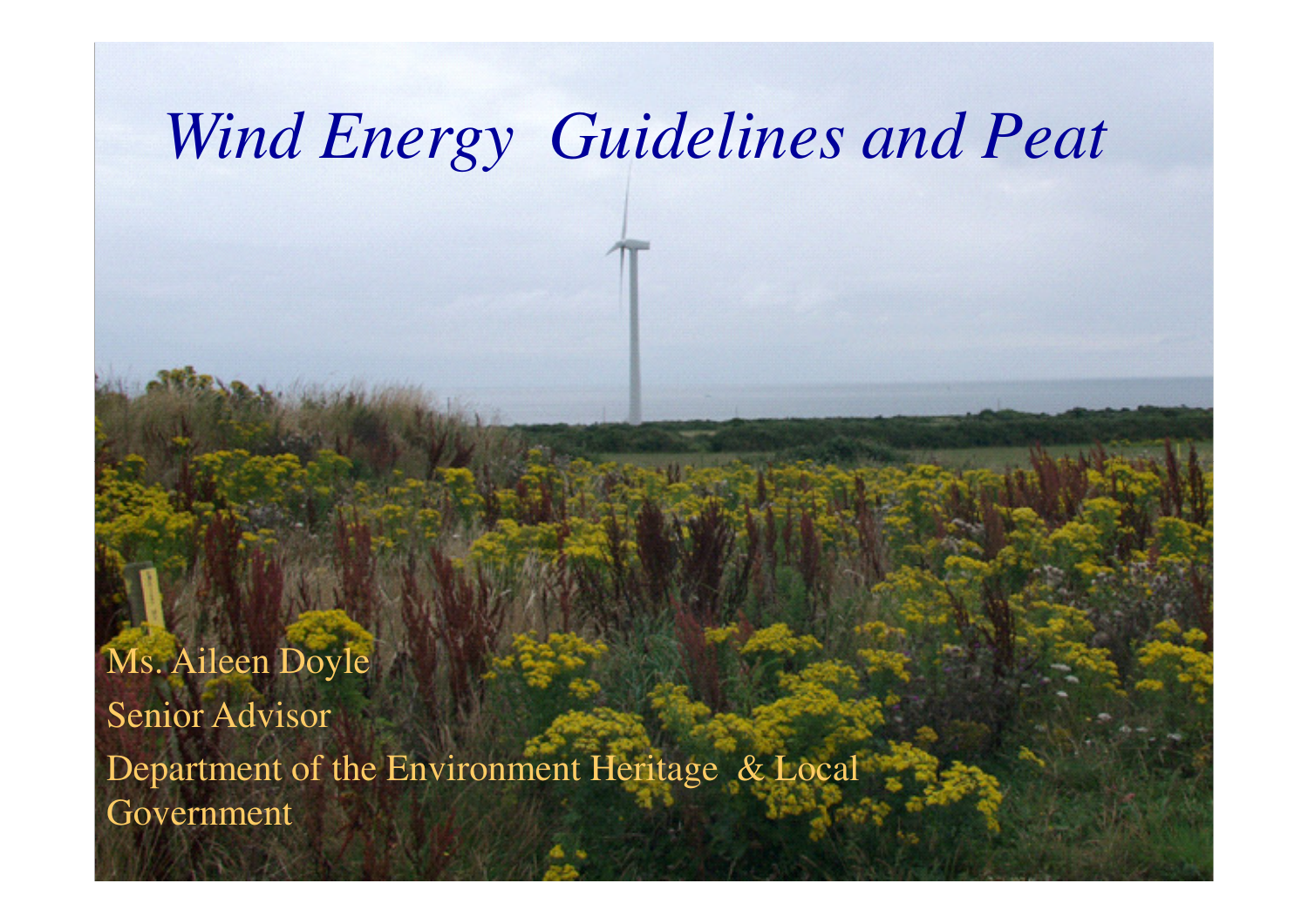## **Format of Presentation**

- $\blacktriangleright$  Brief run through approach to Wind Energy Development in the Guidelines
- Advice in regard to wind energy and peatlands
- $\blacktriangleright$  Changes in legislation since Guidelines which impact on the status of s28 Guidelines and on the assessment of wind energy projects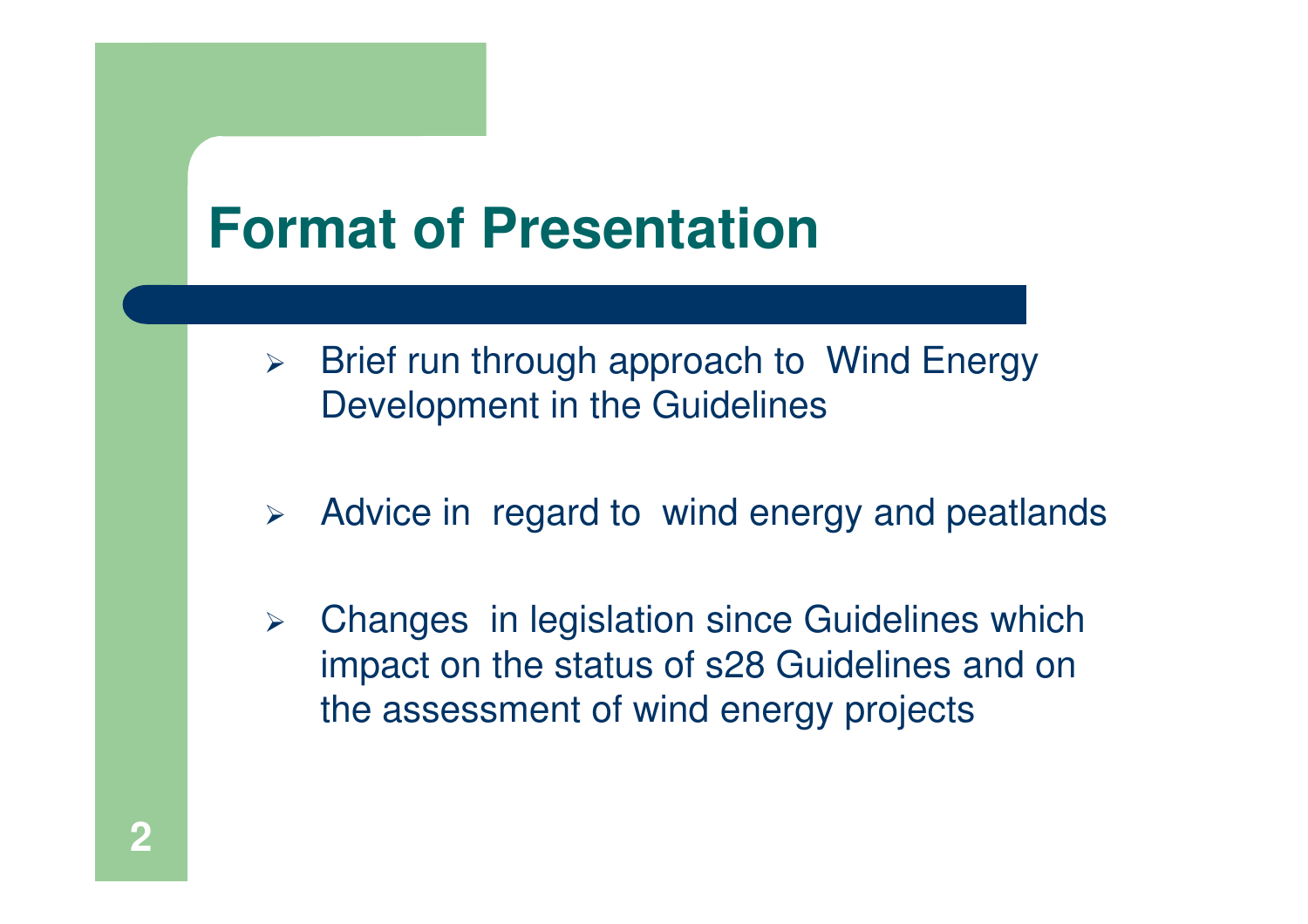# **Wind Energy Guidelines**

- The Wind Energy Development Guidelines were prepared under Section 28 of the Planning and Development Act 2000 and following public consultation were published in June 2006
- Planning authorities must "have regard to" such guidelines in the performance of their functions eg plan making and development management
- The provisions of s28 of 2000 P&D Act in regard to planning guidelines have been strengthened by the s20 of 2010 Planning and Development Act .
- I will come back to this later in context of other relevant changes in the 2010 Planning and Development Act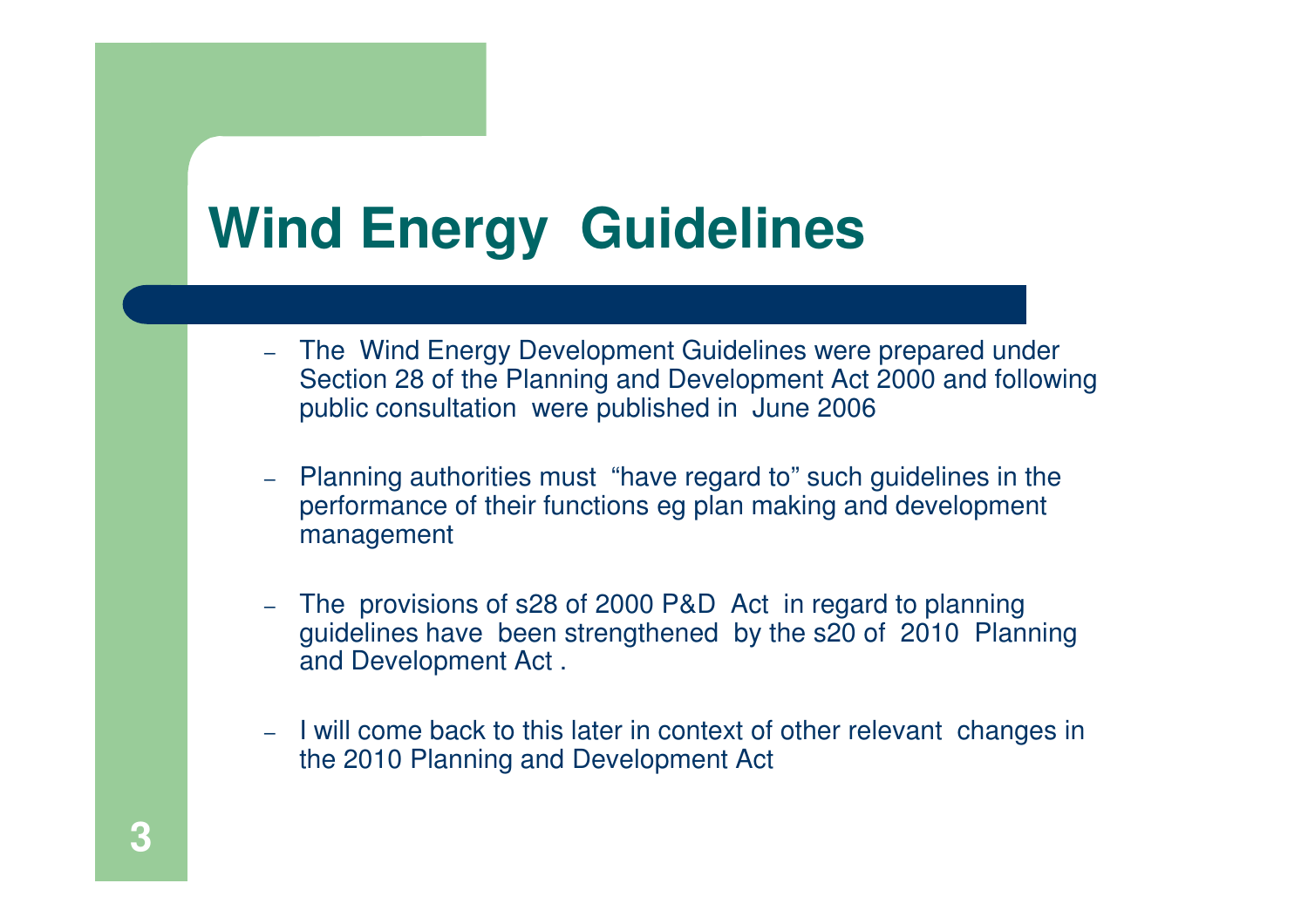## **Guidelines and Development Plan**

- $\bullet$ • Recommended a plan led approach to the development of wind energy consistent with proper planning and sustainable development
- $\bullet$ Adoption of Wind Energy Strategies in development plans
- Included a methodology for preparing and mapping Wind Strategies -
- A Sieve analysis of key environmental, technical and economic criteria  $\bullet$
- $\bullet$  End product should be a Wind Energy Strategy
	- which mapped areas suitable in principle or not for wind energy development subject to environmental, landscape, heritage, and design considerations.
- Survey in Dept in June 2010 showed that at least 70% of County DPs  $\bullet$ have prepared wind strategies > majority of which are mapped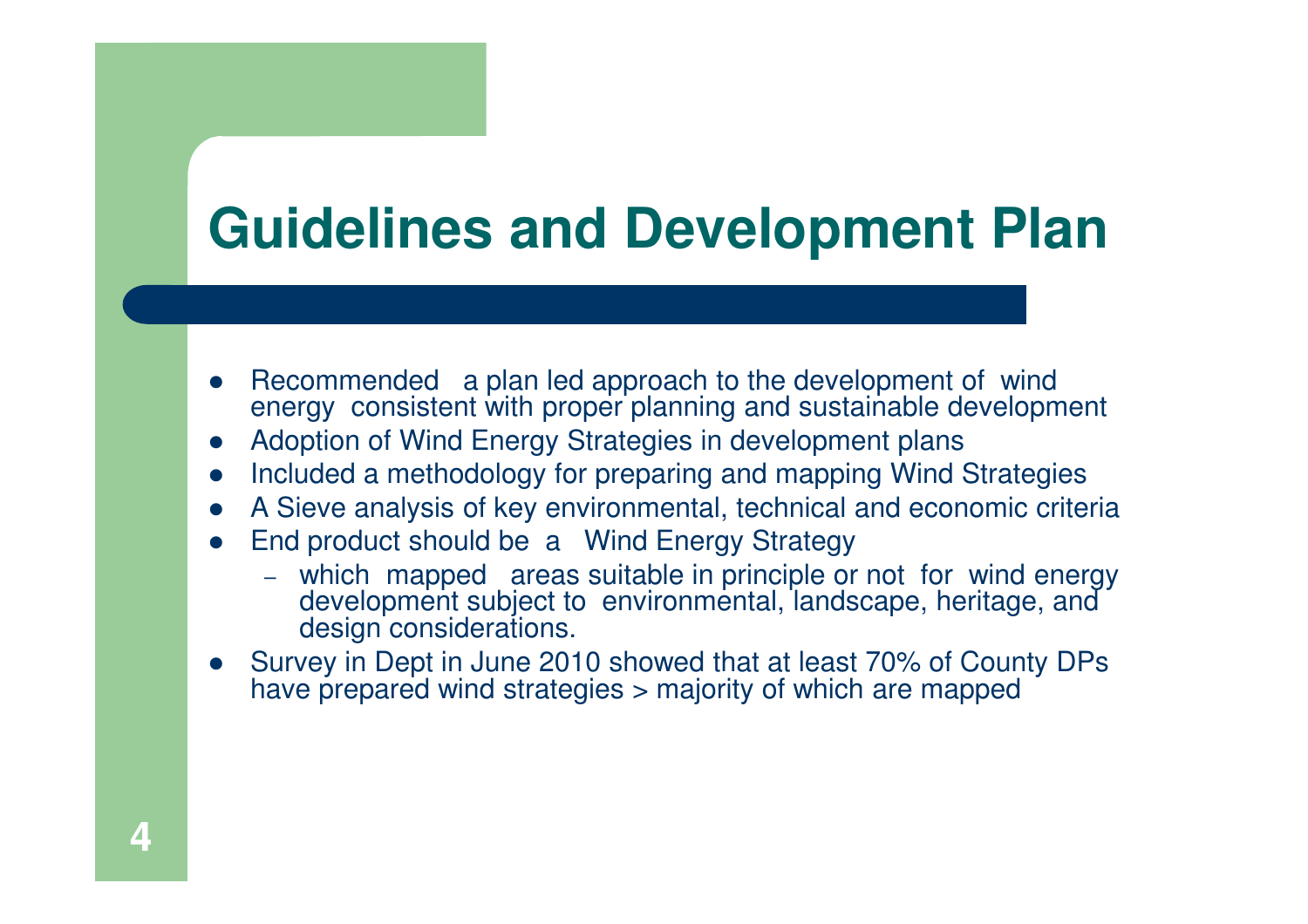## **Wind Energy Guidelines and Development Management**

The Guidelines highlight general considerations in the assessment of all planning applications for wind energy

Considerations of relevance in context of peat are the following

- > Importance of EIA and AA
- Ground conditions and Geology–
- $\triangleright$  Peat Stability
- > Impacts on sites designated under Habitats Directive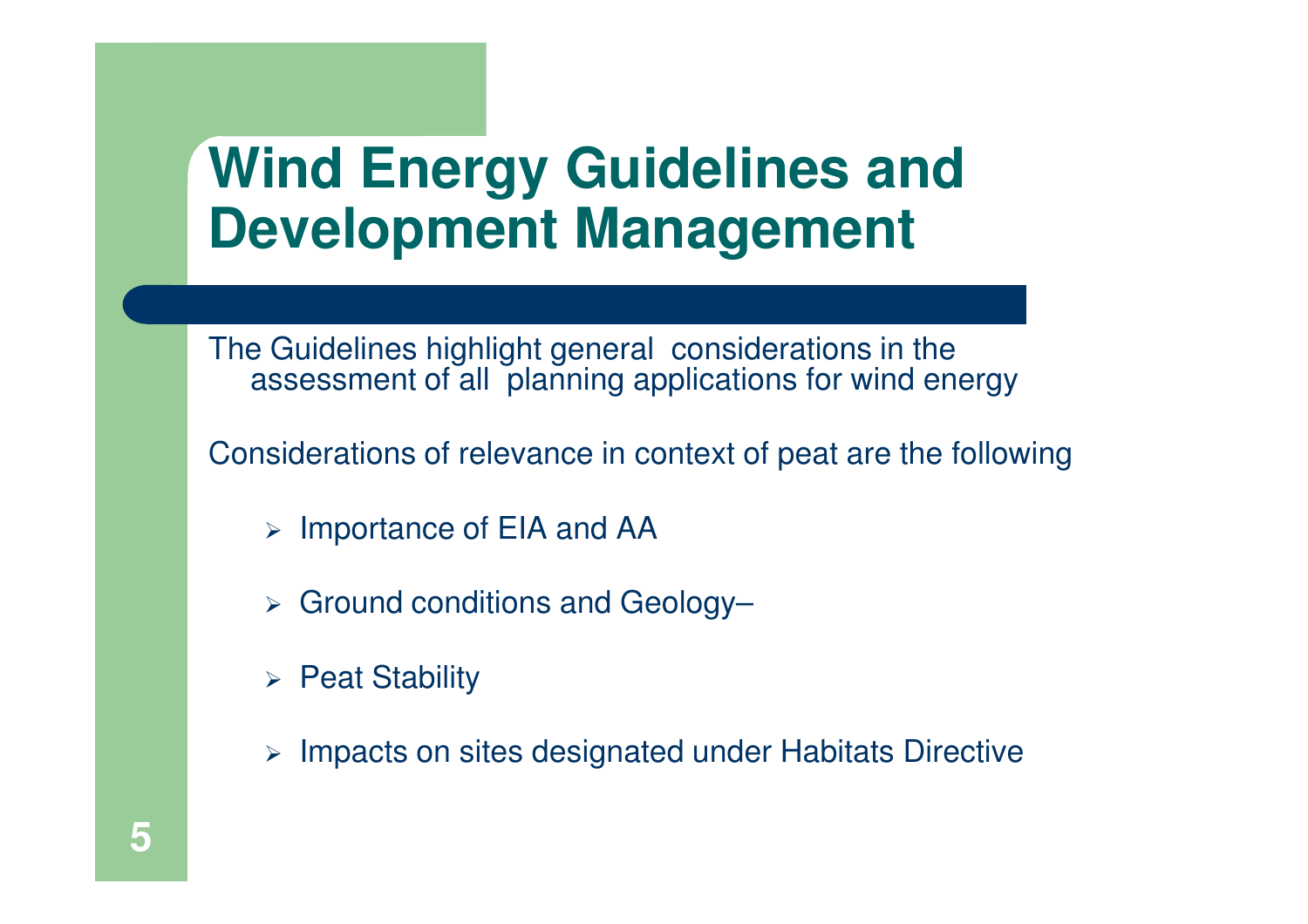# **Wind Energy Guidelines and EIA**

- $\triangleright$  EIA mandatory for planning applications over 5 turbines and above 5 megawatts
- $\triangleright$  Mandatory below these limits if development is likely to have significant effects on environment (Schedule 7 of Planning and Development Regulations 2001)
- $\triangleright$  EIA must ensure that negative impacts on environment are avoided or mitigated-particularly important in sensitive areas such as peatlands
- Guidelines highlight need for site specific geo-technical investigations as part of EIA in particular on peatland.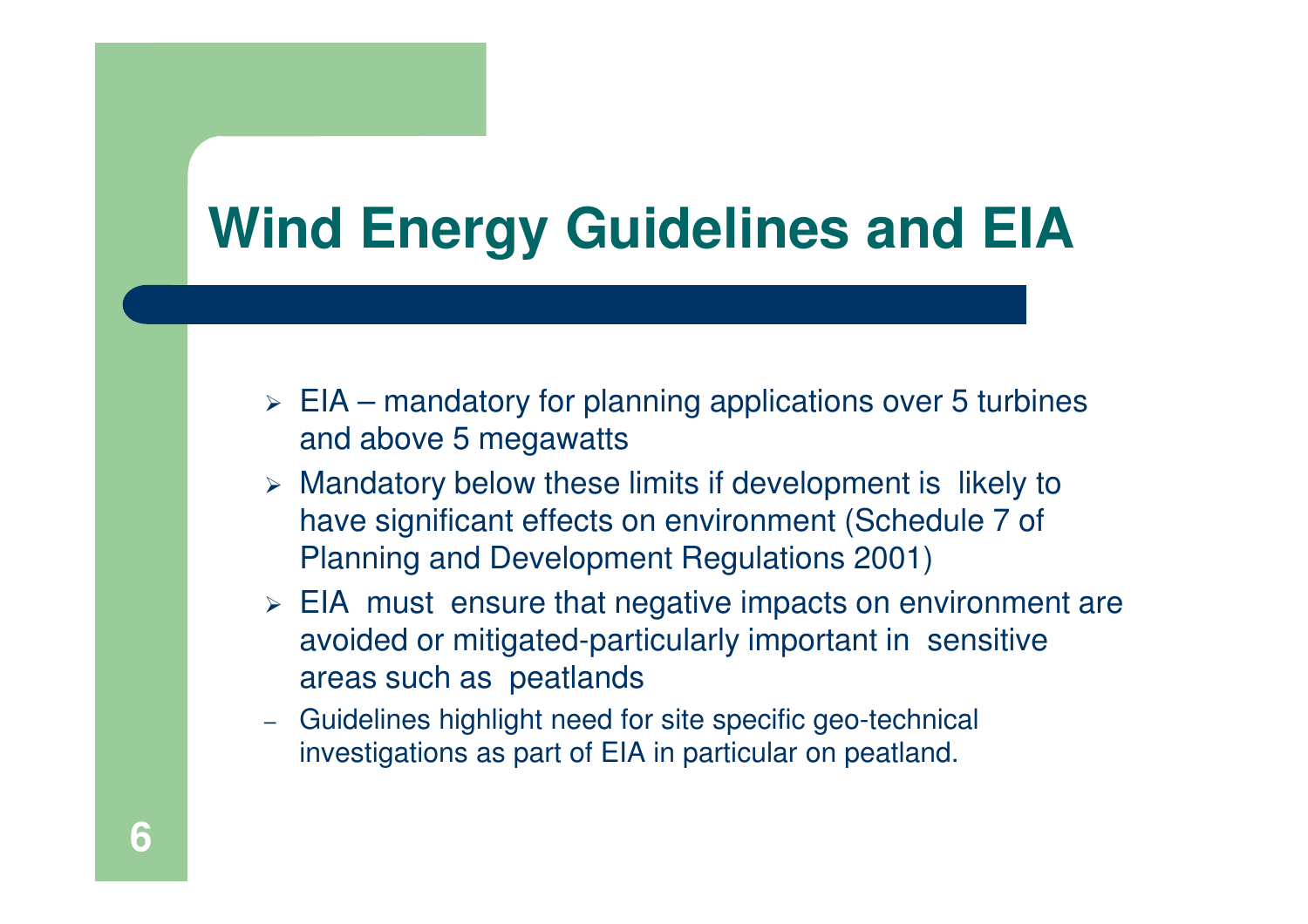# **Ground Conditions**

- The geo technical assessment is necessary to
- establish the nature of the underlying geology
- Slope stability and risk assessment
- An assessment of potential for bog burst or landslide hazard
- Any mitigating measures that might be necessary
- identify optimum location for turbines and proposed borrow pit sites
- Guidelines also emphasised
- need professional advice from geotechnical engineers / geologists and hydro-geologists in preparing such geo technical surveys
- the importance of input from hydro-geologists or engineers with knowledge of soil mechanics on upland sites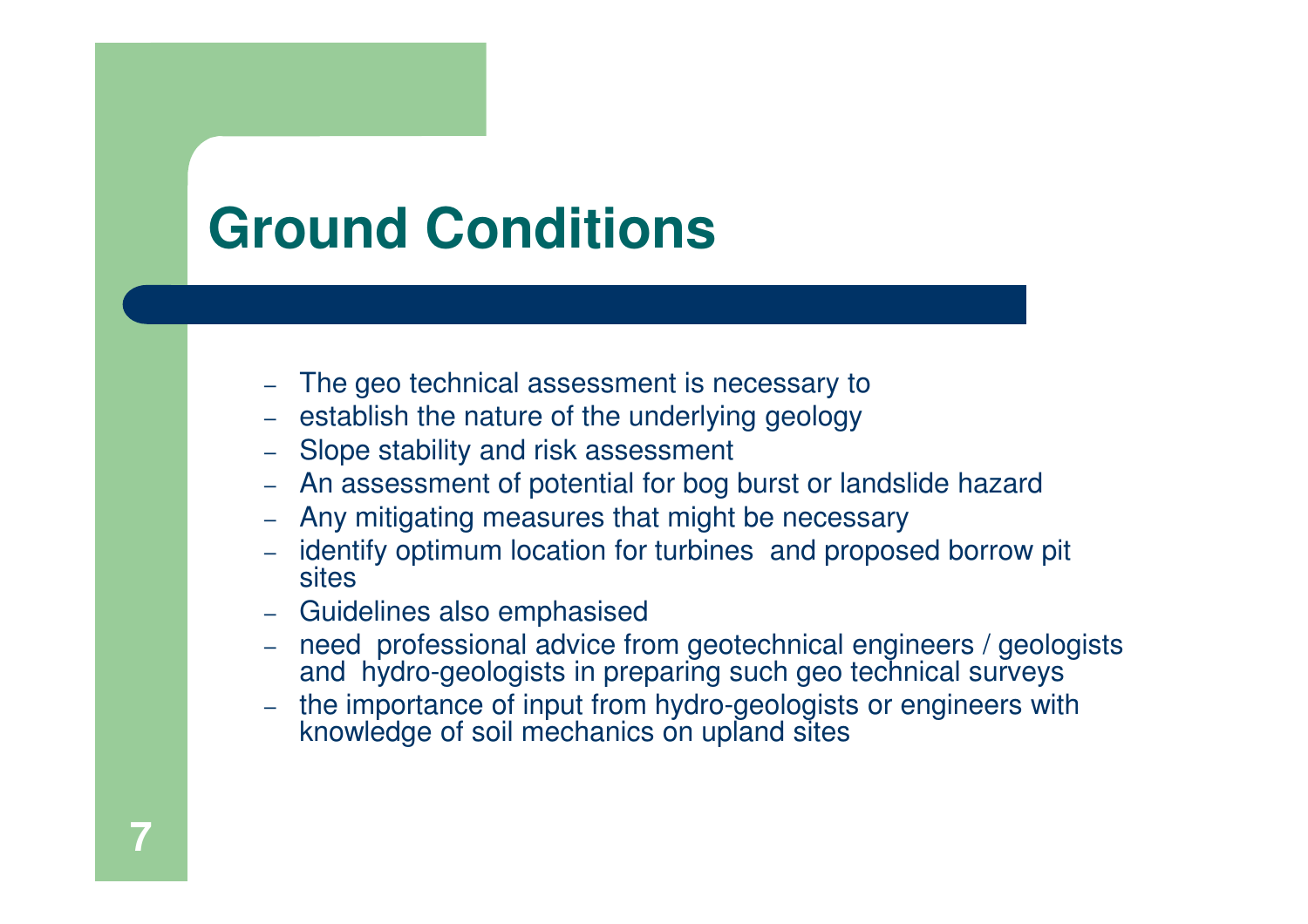## **Appendix 4- Wind Energy and Peatlands**

• Appendix 4 consists of best practise guidance on construction of wind energy development in peatland areas in order to

#### - reduce impacts

- minimise habitat disturbance and loss
- avoid hydrological disruption and risk of erosion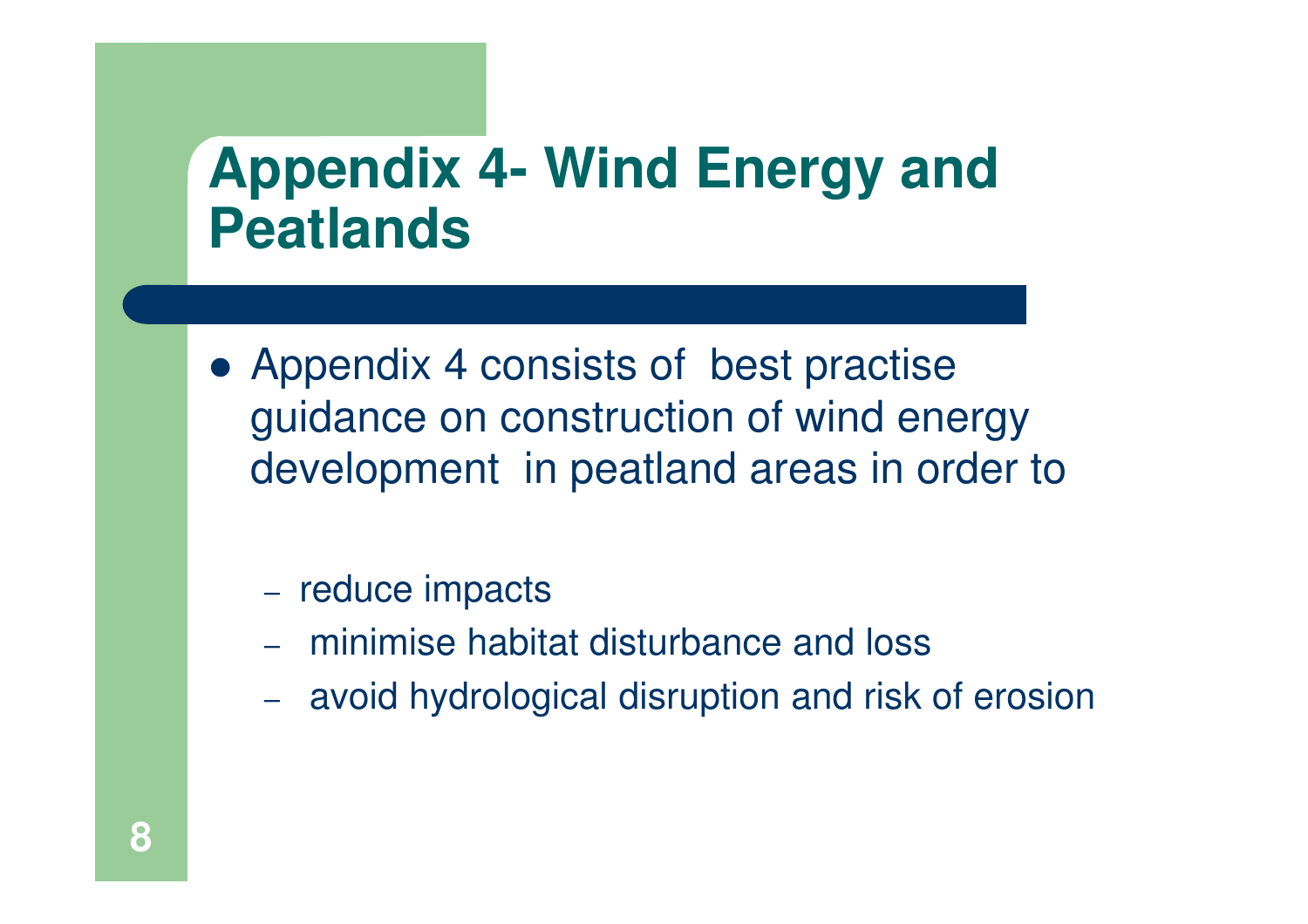# **Best Practise Guidance (1)**

- 1. Thorough ground investigation incl detailed evaluation of nature of the peat where depth of peat is greater than 50cm
- 2. Avoid construction on wet areas , flushes and easily eroded soils
- 3.Avoid excavation of drains where possible
- . If drains unavoidable ensure that silt traps are constructed 4.
- 5.Avoid blocking drains
- Where blasting is proposed in or near peatland area 6.possible effect on peat stability must be assessed.
- 7. Avoid stock grazing on disturbed peat until local peatland vegetation has recovered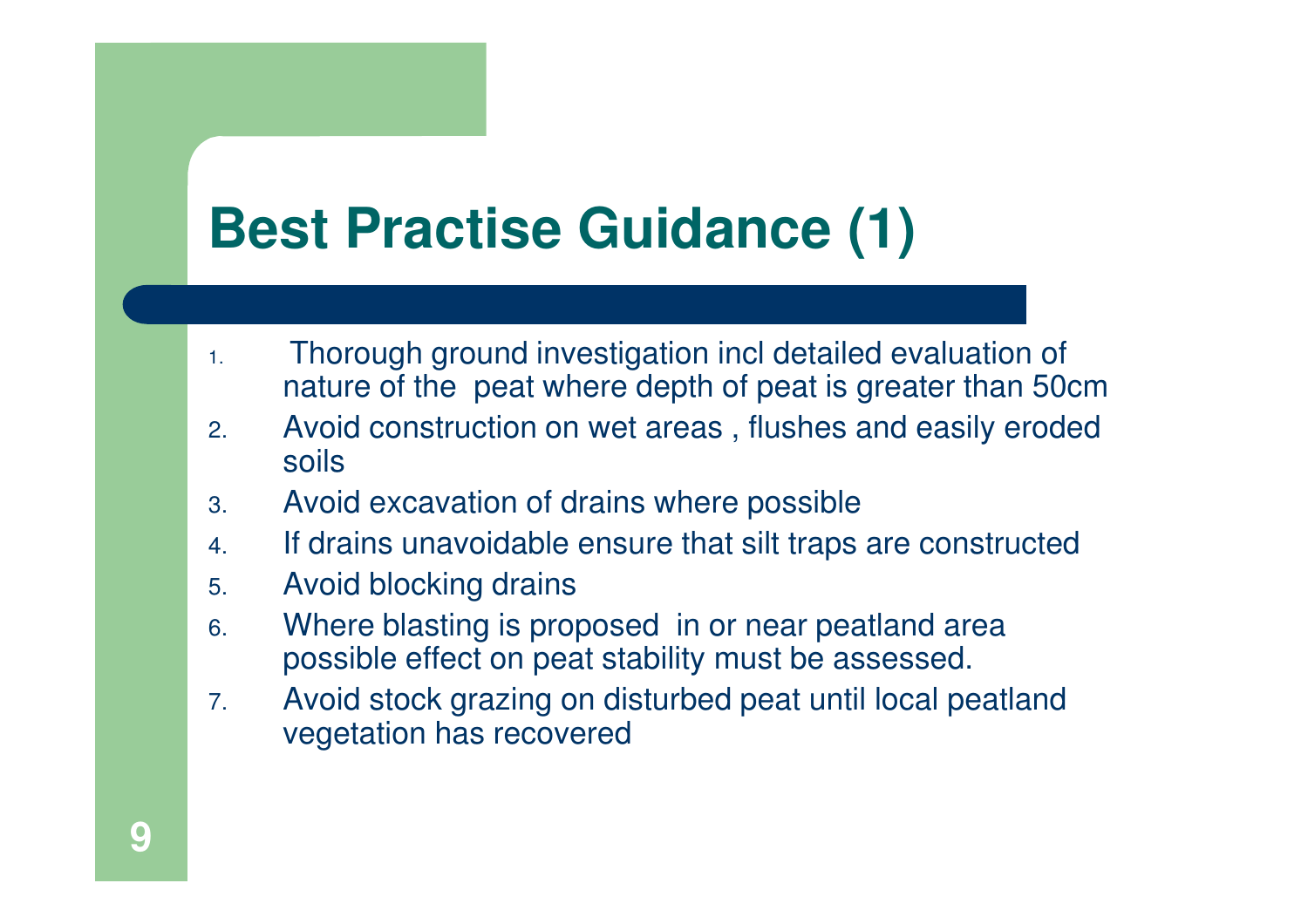# **Best Practise Guidance (2)**

- Further detailed guidance is given on
	- Construction of access tracks/ roads in peatland areas eg roads must be capable of taking required vehicle loadings with regard to overall site stability
	- Construction of foundations for turbine towers- advice is to carry out a geotechnical analysis for each turbine base which looks at method of excavation and placing andstoring of excavated material to avoid slope or site instability
	- $-$  Installation of high voltage cables  $-$  inter with turbine access roads to minimise ecological impact
	- Key focus is site stability and reduction of significant impact on habitats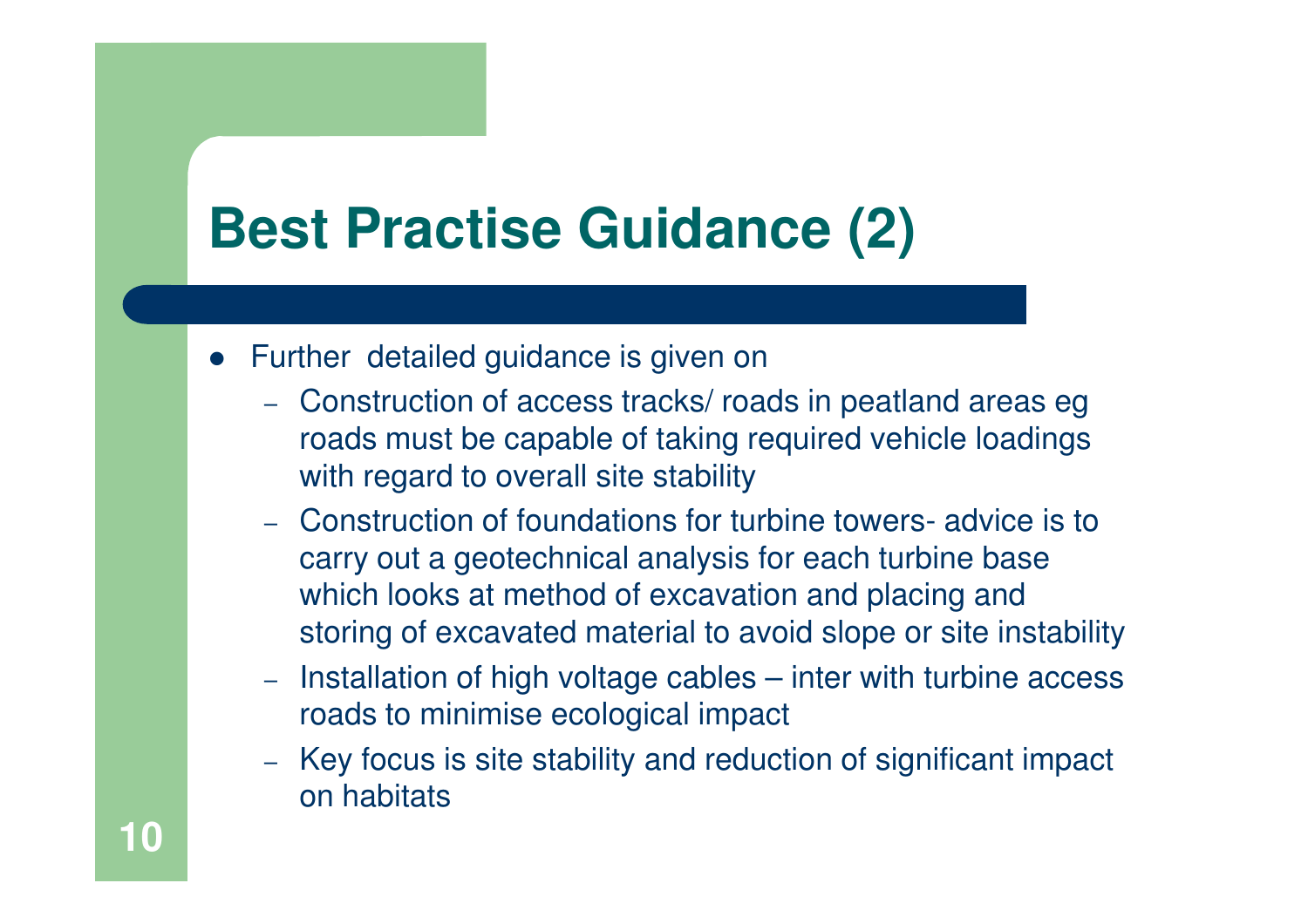### **Wind Energy and Designated habitats**

- $\bullet$  Where peatlands (raised bogs, blanket bogs) have been designated under EU Habitats Directive as Special Areas of Conservation (SACs) guidelines point out that consideration of wind energy development in these locations must be subject to appropriate assessment under the Habitats Directive (EU Natural Habitats Regs (1997)
- Appropriate assessment in this context is a detailed scientific assessment of the potential 'in' and 'ex situ' and cumulative impacts of a development on a  $\bullet$ designated site
- $\bullet$  Permission cannot be granted where the assessment indicates that the project is likely to have an adverse effect on integrity of a designated site **except** 
	- No alternatives **and**
	- Imperative reasons of overriding public interest (IROPI)
- $\bullet$  2010 Planning & Development Act has now enshrined in primary legislation the requirements under the Habitats Directive in place since 1997
- Section will be commenced when implementing regulations are finalised. $\bullet$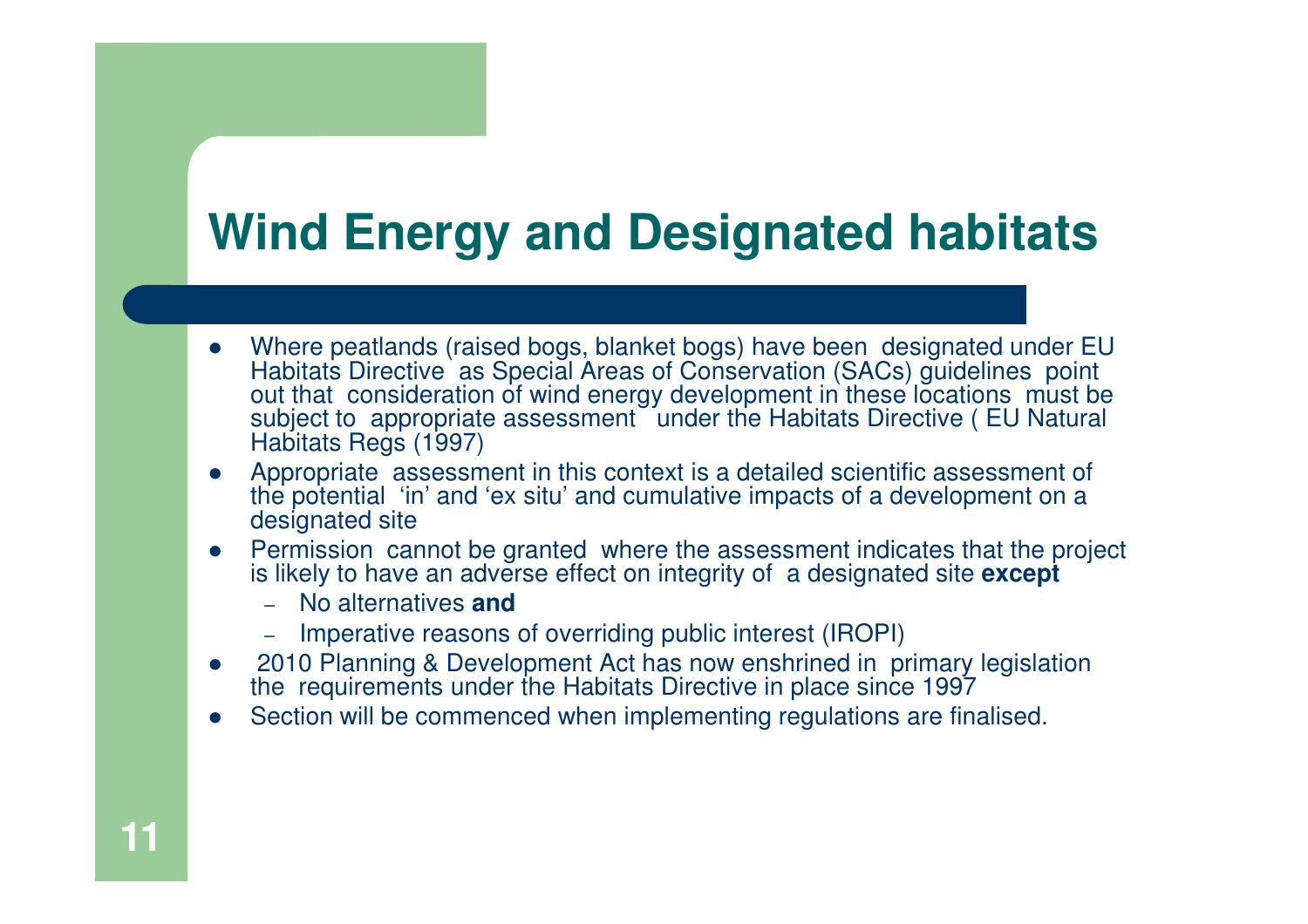### **Planning Act 2010 - changes to s28 -Planning Guidelines**

- Considered that term "have regard to" needed to be strengthened to ensure that development plans and the assessment of planning applications was consistent with advice in s28 planning guidelines
- S 20 of 2010 Act has provided that planning authorities not – only must 'have regard to' s 28 Guidelines but also must include a statement in Development Plans indicating
	- 1.How plan has implemented relevant s28 Guidelines and
	- 2.If not implemented -must detail reasons why not
- Should ensure that there is an open and transparent adoption of relevant guidance from s28 Guidelines into DPs and into the development management process –
- This section commenced on 5<sup>th</sup> October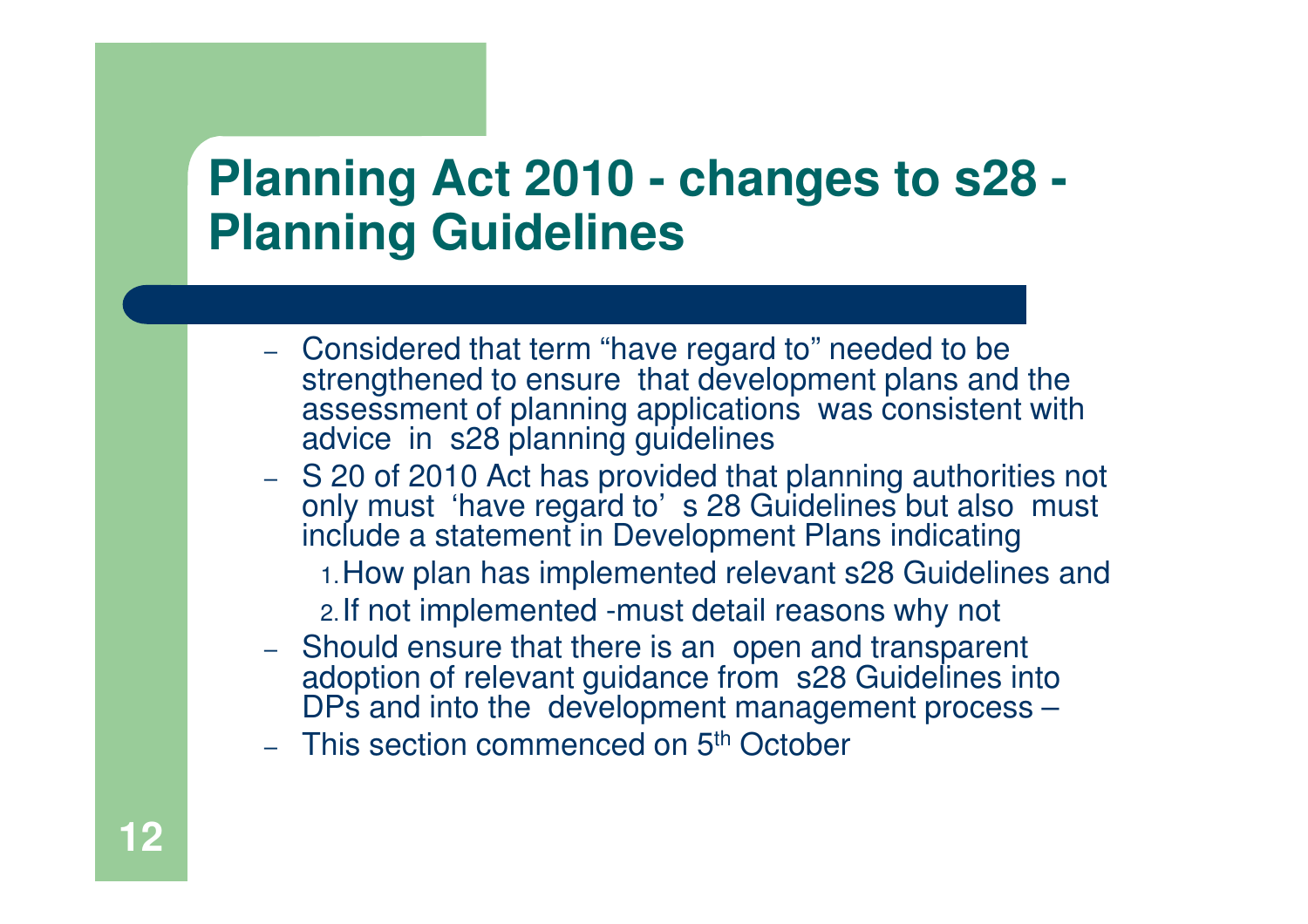### **Planning Act 2010 – Development Management**

- $\bullet$  **Retention permission** 
	- – **There is no provision for a** retention application if the development would have required
		- $\bullet$  (a) EIA,
		- $\bullet$ (b) determination for EIA,
		- $\bullet$  (c)  $AA$
- $\bullet$ **Default permission –** doesn't apply to applications which require an EIS or AA.
- $\bullet$ Both sections due to commence in Nov.
- $\bullet$ **Power to extend the appropriate period** – If development has not started, EIA and / or AA must have been carried out (if required) before the permission was granted
- $\bullet$ ( Commenced 19th August 2010)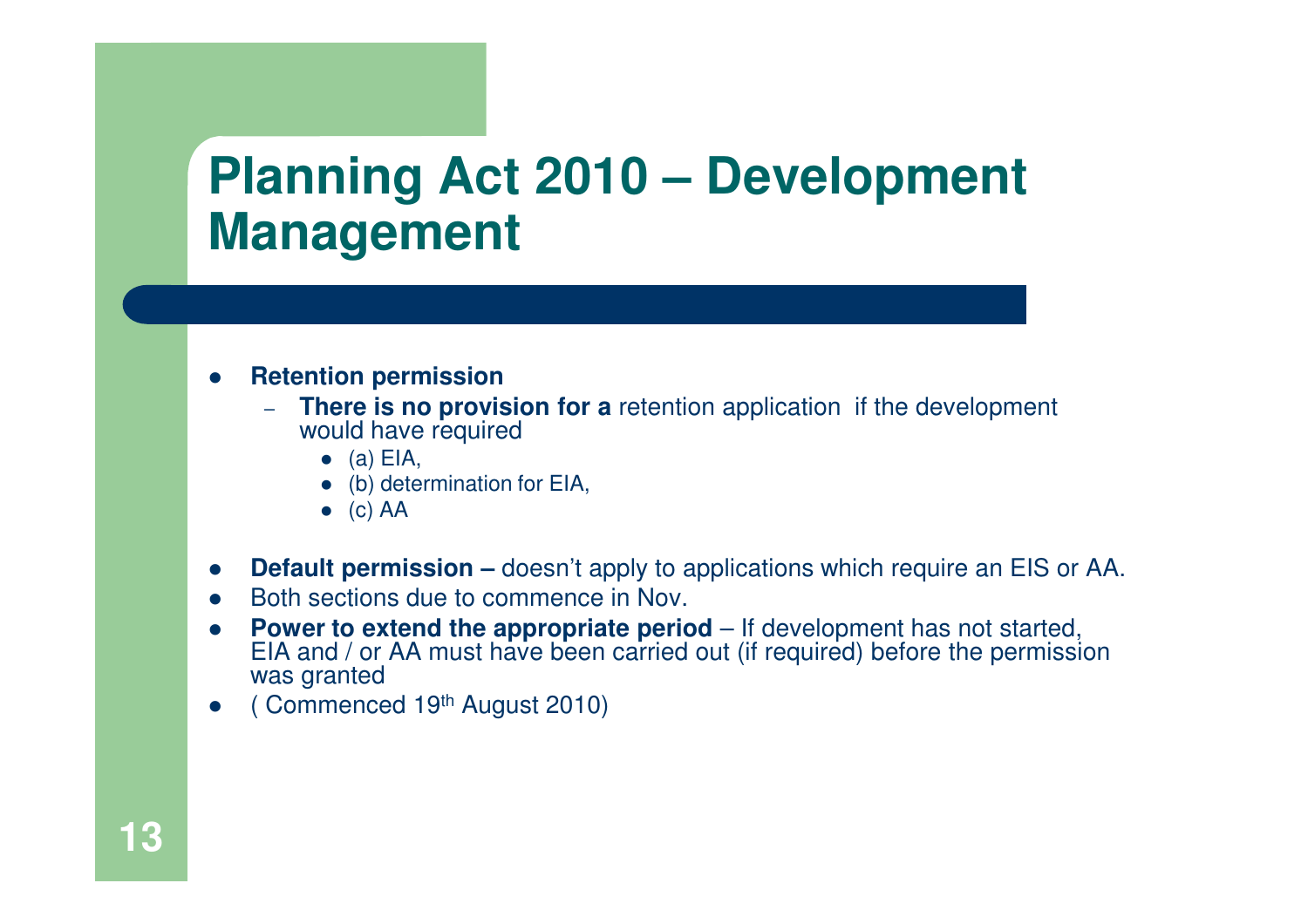### **Planning Act 2010 – Development Management**

- $\bullet$  The Seventh Schedule of Principal Act which list the projects for which strategic consent procedures to the Board apply has been amended to lower the threshold at which windfarms come in under the provisions of Strategic Infrastructure Act 2006
- $\bullet$  Now provides that
	- Windfarm > 25 turbines or output >50 megawatts must be dealt with under the provision of S I Act 2006
	- was 50 turbines or output >100 megawatts under the Planning Act 2000 as amended
- $\bullet$ Commenced on 5<sup>th</sup> October.